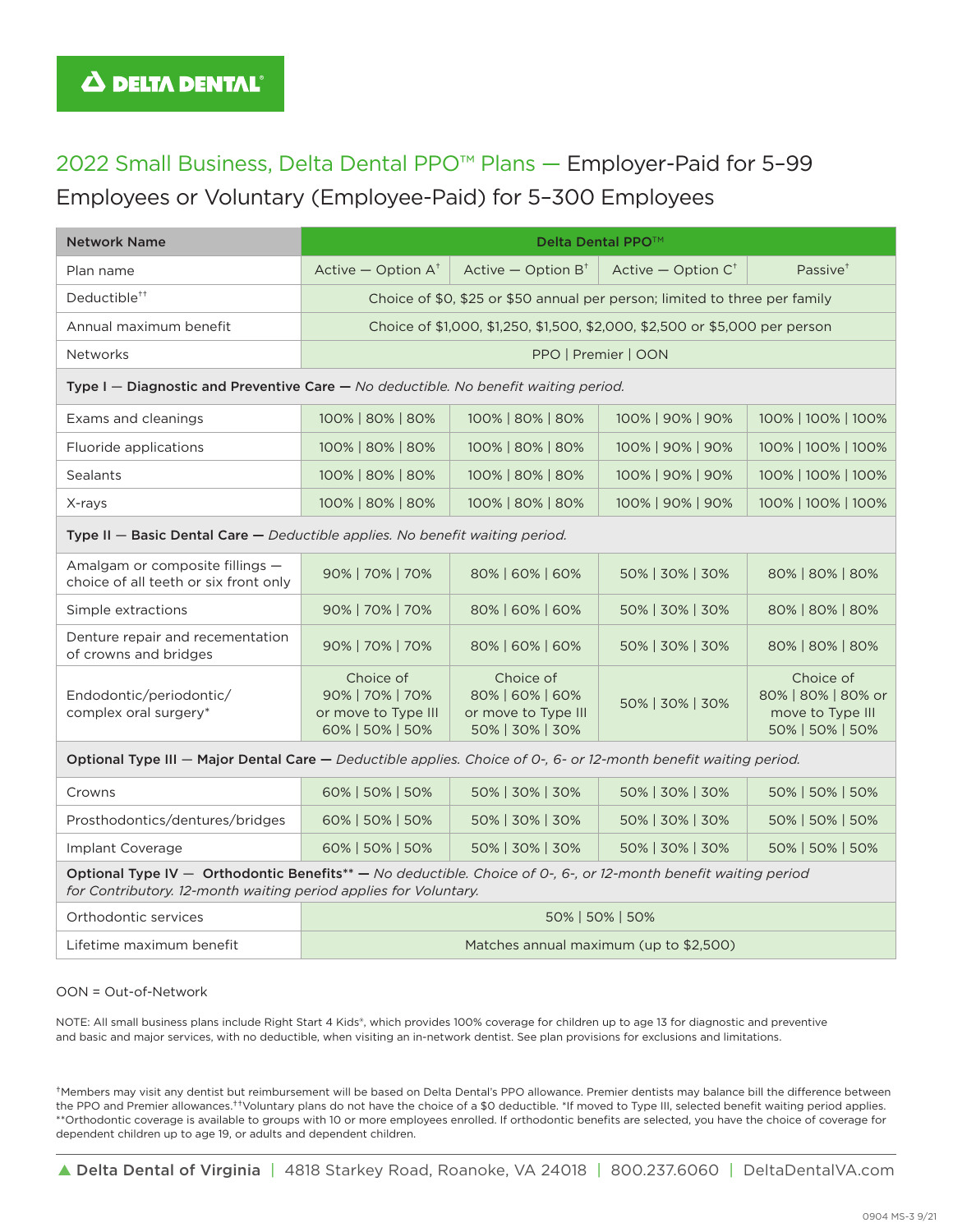### 2022 Small Business, Delta Dental PPO Plus Premier<sup>™</sup> Plans -Employer-Paid 5-99, Voluntary 5-300 Employees

| <b>Network Name</b>                                                                                                                                                                 | Delta Dental PPO Plus Premier™                                              |                                                                        |                                                                        |  |
|-------------------------------------------------------------------------------------------------------------------------------------------------------------------------------------|-----------------------------------------------------------------------------|------------------------------------------------------------------------|------------------------------------------------------------------------|--|
| Plan name                                                                                                                                                                           | Passive                                                                     | Active - Option 1                                                      | Active - Option 2                                                      |  |
| Deductible <sup>+</sup>                                                                                                                                                             | Choice of \$0, \$25 or \$50 annual per person; limited to three per family  |                                                                        |                                                                        |  |
| Annual maximum benefit                                                                                                                                                              | Choice of \$1,000, \$1,250, \$1,500, \$2,000, \$2,500 or \$5,000 per person |                                                                        |                                                                        |  |
| <b>Networks</b>                                                                                                                                                                     | PPO   Premier   OON                                                         |                                                                        |                                                                        |  |
| Type I - Diagnostic and Preventive Care - No deductible. No benefit waiting period.                                                                                                 |                                                                             |                                                                        |                                                                        |  |
| Exams and cleanings                                                                                                                                                                 | 100%   100%   100%                                                          | 100%   100%   100%                                                     | 100%   90%   90%                                                       |  |
| Fluoride applications                                                                                                                                                               | 100%   100%   100%                                                          | 100%   100%   100%                                                     | 100%   90%   90%                                                       |  |
| <b>Sealants</b>                                                                                                                                                                     | 100%   100%   100%                                                          | 100%   100%   100%                                                     | 100%   90%   90%                                                       |  |
| X-rays                                                                                                                                                                              | 100%   100%   100%                                                          | 100%   100%   100%                                                     | 100%   90%   90%                                                       |  |
| Type II - Basic Dental Care - Deductible applies. No benefit waiting period.                                                                                                        |                                                                             |                                                                        |                                                                        |  |
| Amalgam or composite<br>fillings - choice of all teeth<br>or six front only                                                                                                         | 80%   80%   80%                                                             | 90%   80%   80%                                                        | 80%   70%   70%                                                        |  |
| Simple extractions                                                                                                                                                                  | 80%   80%   80%                                                             | 90%   80%   80%                                                        | 80%   70%   70%                                                        |  |
| Denture repair and recementation of crowns<br>and bridges                                                                                                                           | 80%   80%   80%                                                             | 90%   80%   80%                                                        | 80%   70%   70%                                                        |  |
| Endodontic/periodontic/<br>complex oral surgery*                                                                                                                                    | Choice of<br>80%   80%   80% or move<br>to Type III<br>50%   50%   50%      | Choice of<br>90%   80%   80% or<br>move to Type III<br>60%   50%   50% | Choice of<br>80%   70%   70% or<br>move to Type III<br>50%   50%   50% |  |
| Optional Type III - Major Dental Care - Deductible applies. Choice of 0-, 6- or 12-month benefit waiting period.                                                                    |                                                                             |                                                                        |                                                                        |  |
| Crowns                                                                                                                                                                              | 50%   50%   50%                                                             | 60%   50%   50%                                                        | 50%   50%   50%                                                        |  |
| Prosthodontics/<br>dentures/bridges                                                                                                                                                 | 50%   50%   50%                                                             | 60%   50%   50%                                                        | 50%   50%   50%                                                        |  |
| Implants                                                                                                                                                                            | 50%   50%   50%                                                             | 60%   50%   50%                                                        | 50%   50%   50%                                                        |  |
| Optional Type IV - Orthodontic Benefits** - No deductible. Choice of 0-, 6-, or 12-month benefit waiting period<br>for Contributory. 12-month waiting period applies for Voluntary. |                                                                             |                                                                        |                                                                        |  |
| Orthodontic services                                                                                                                                                                | 50%   50%   50%                                                             |                                                                        |                                                                        |  |
| Lifetime maximum benefit                                                                                                                                                            | Match annual max (up to \$2,500)                                            |                                                                        |                                                                        |  |

#### OON = Out-of-Network

NOTE: All small business plans include Right Start 4 Kids®, which provides 100% coverage for children up to age 13 for diagnostic and preventive and basic and major services, with no deductible, when visiting an in-network dentist. See plan provisions for exclusions and limitations.

†Voluntary plans do not have the choice of a \$0 deductible. \*If moved to Type III, selected benefit waiting period applies. \*\*Orthodontic coverage is available to groups with 10 or more employees enrolled. If orthodontic benefits are selected, you have the choice of coverage for dependent children up to age 19, or adults and dependent children.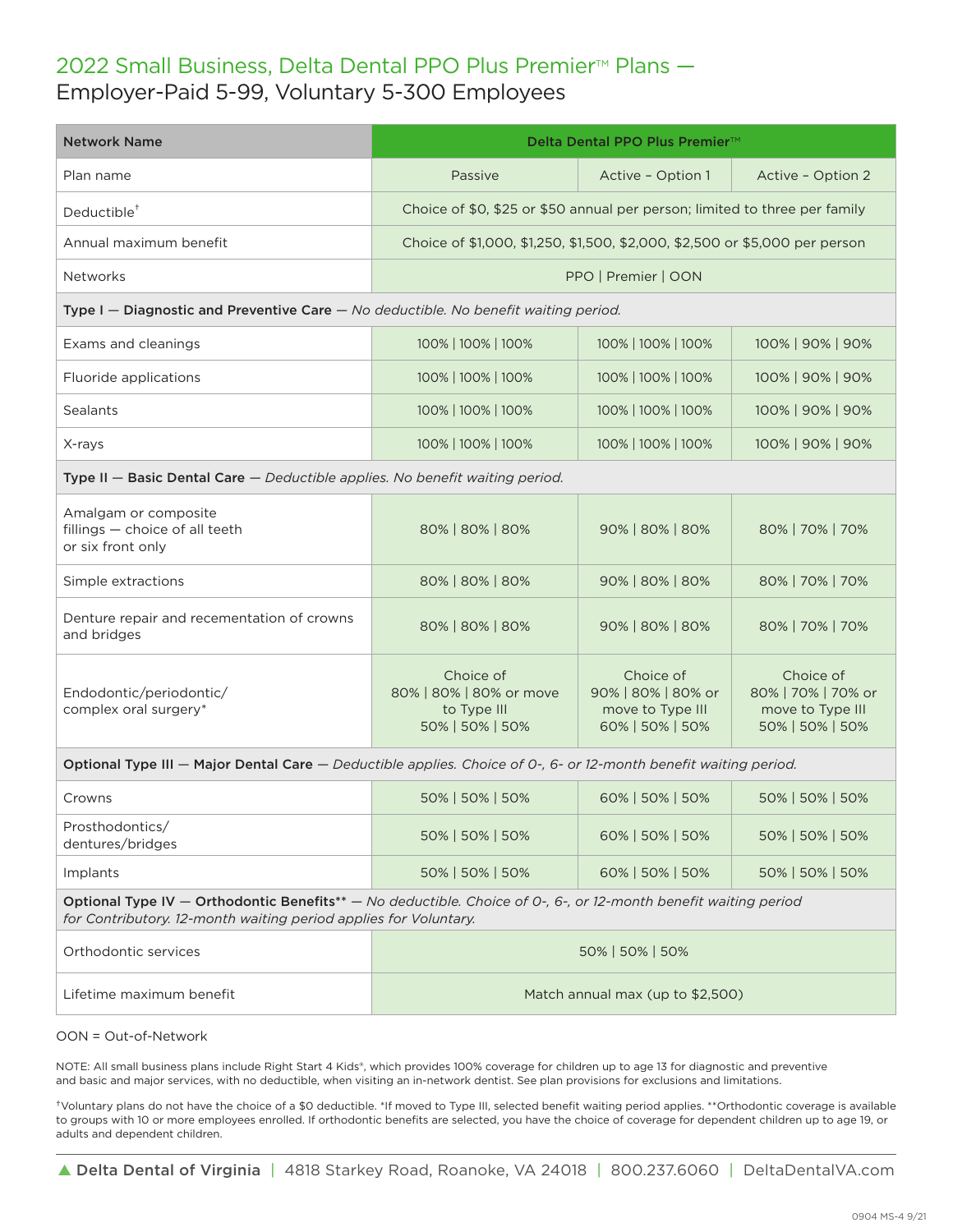### 2022 Small Business, aXcess™ Plans — Employer-Paid for 2–49 Employees

| <b>Network Name</b>                                                                                        | Delta Dental PPO Plus Premier <sup>™</sup> |                 |  |  |
|------------------------------------------------------------------------------------------------------------|--------------------------------------------|-----------------|--|--|
| Plan name                                                                                                  | aXcess™ 25 <sup>+</sup>                    | aXcess™ 50*     |  |  |
| Deductible                                                                                                 | \$50 lifetime, per person                  |                 |  |  |
| Annual maximum benefit                                                                                     | \$2,000 per person                         |                 |  |  |
| Networks                                                                                                   | PPO   Premier   OON                        |                 |  |  |
| Type I - Diagnostic and Preventive Care - No deductible. No benefit waiting period.                        |                                            |                 |  |  |
| Exams and cleanings                                                                                        | 100%   100%   100%                         |                 |  |  |
| Fluoride applications                                                                                      | 100%   100%   100%                         |                 |  |  |
| Sealants                                                                                                   | 100%   100%   100%                         |                 |  |  |
| X-rays                                                                                                     | 100%   100%   100%                         |                 |  |  |
| Type II - Basic Dental Care - Deductible applies. No benefit waiting period.                               |                                            |                 |  |  |
| Amalgam or composite<br>fillings - all teeth                                                               | 80%   80%   80%                            |                 |  |  |
| Simple extractions                                                                                         | 80%   80%   80%                            |                 |  |  |
| Denture repair and recementation<br>of crowns and bridges                                                  | 80%   80%   80%                            |                 |  |  |
| Type III - Major Dental Care - Deductible applies. No benefit waiting period.                              |                                            |                 |  |  |
| Endodontic/periodontic/<br>complex oral surgery                                                            | 25%   25%   25%                            | 50%   50%   50% |  |  |
| Crowns                                                                                                     | 25%   25%   25%                            | 50%   50%   50% |  |  |
| Prosthodontics/<br>dentures/bridges                                                                        | 25%   25%   25%                            | 50%   50%   50% |  |  |
| Implants                                                                                                   | 25%   25%   25%                            | 50%   50%   50% |  |  |
| Type IV - Orthodontic Benefits <sup><math>\dagger</math></sup> - No deductible. No benefit waiting period. |                                            |                 |  |  |
| Orthodontic services                                                                                       | 25%   25%   25%                            | N/A             |  |  |
| Lifetime maximum benefit                                                                                   | \$500                                      | N/A             |  |  |

OON = Out-of-Network

NOTE: All small business plans include Right Start 4 Kids®, which provides 100% coverage for children up to age 13 for diagnostic and preventive and basic and major services, with no deductible, when visiting an in-network dentist. See plan provisions for exclusions and limitations.

\*aXcess 50 is only available to groups with two to four eligible employees. †aXcess 25 covers orthodontic services for adults and dependent children.